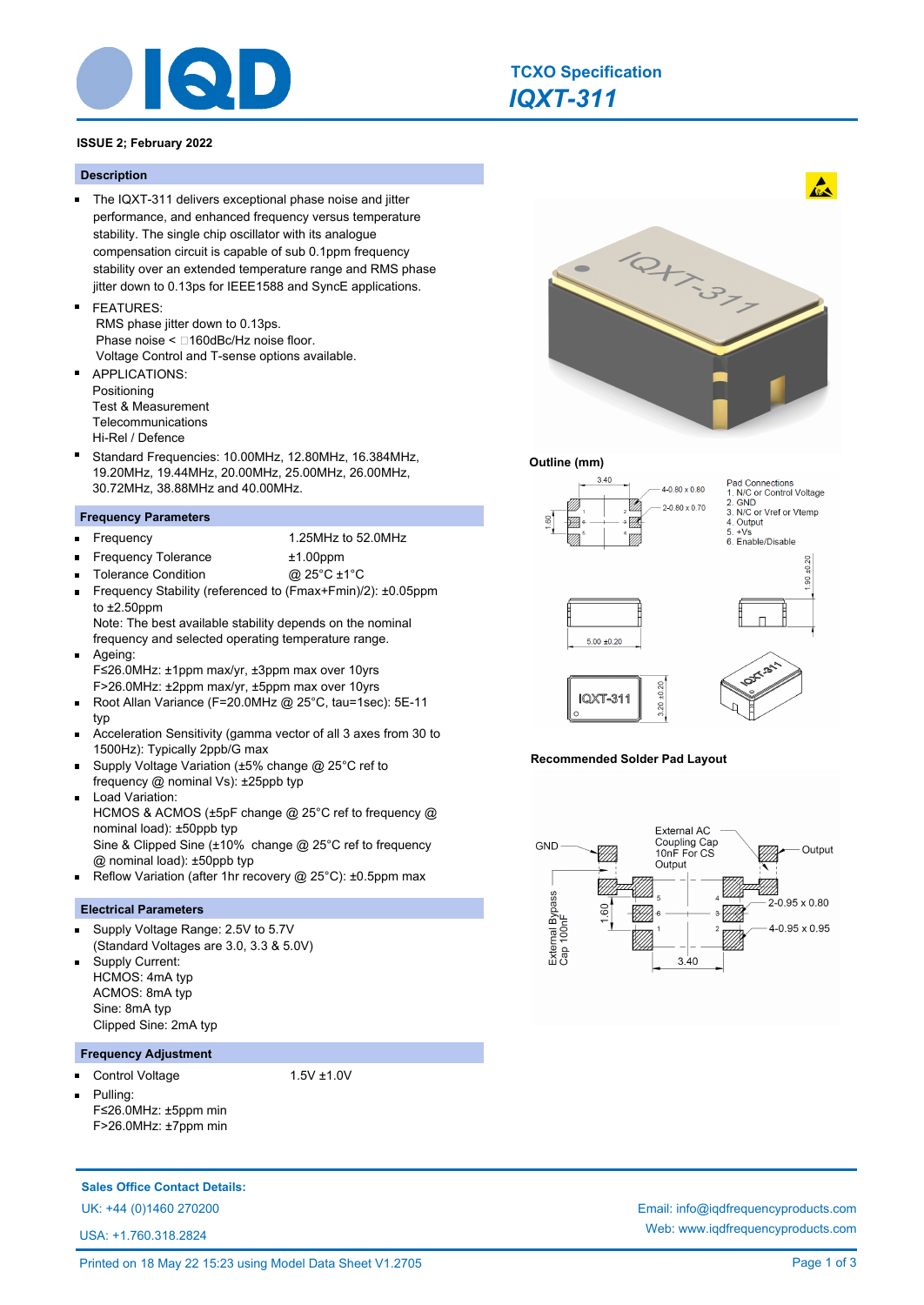

#### **Operating Temperature Ranges**

-55 to 105°C m.

## **Output Details**

- $\blacksquare$ Output Compatibility HCMOS/ACMOS/Sine/Clip Sine
- Start Up Time (amplitude within 90% of specified output level): ř. 5ms to 15ms

## **Output Control**

 $\blacksquare$ 

Tri-State Mode: Logic '0' (20%Vs max) to pad 6 disables the oscillator output, the output goes to a high impedance state. Logic '1' (60%Vs min) or no connection to pad 6 enables the oscillator output.

## **Compliance**

- RoHS Status (2015/863/EU) Compliant n.
	-
- REACh Status **Compliant** n.
	-
	- MSL Rating (JDEC-STD-033): 3

## **Packaging Details**

 $\blacksquare$ Pack Style: Reel Tape & reel in accordance with EIA-481-D Pack Size: 1,000



**Test Circuit**

## **Example Phase Noise @ 19.20MHz Example Phase Noise @ 40.00MHz**



**Sales Office Contact Details:**

USA: +1.760.318.2824

UK: +44 (0)1460 270200 Email: info@iqdfrequencyproducts.com Web: www.iqdfrequencyproducts.com